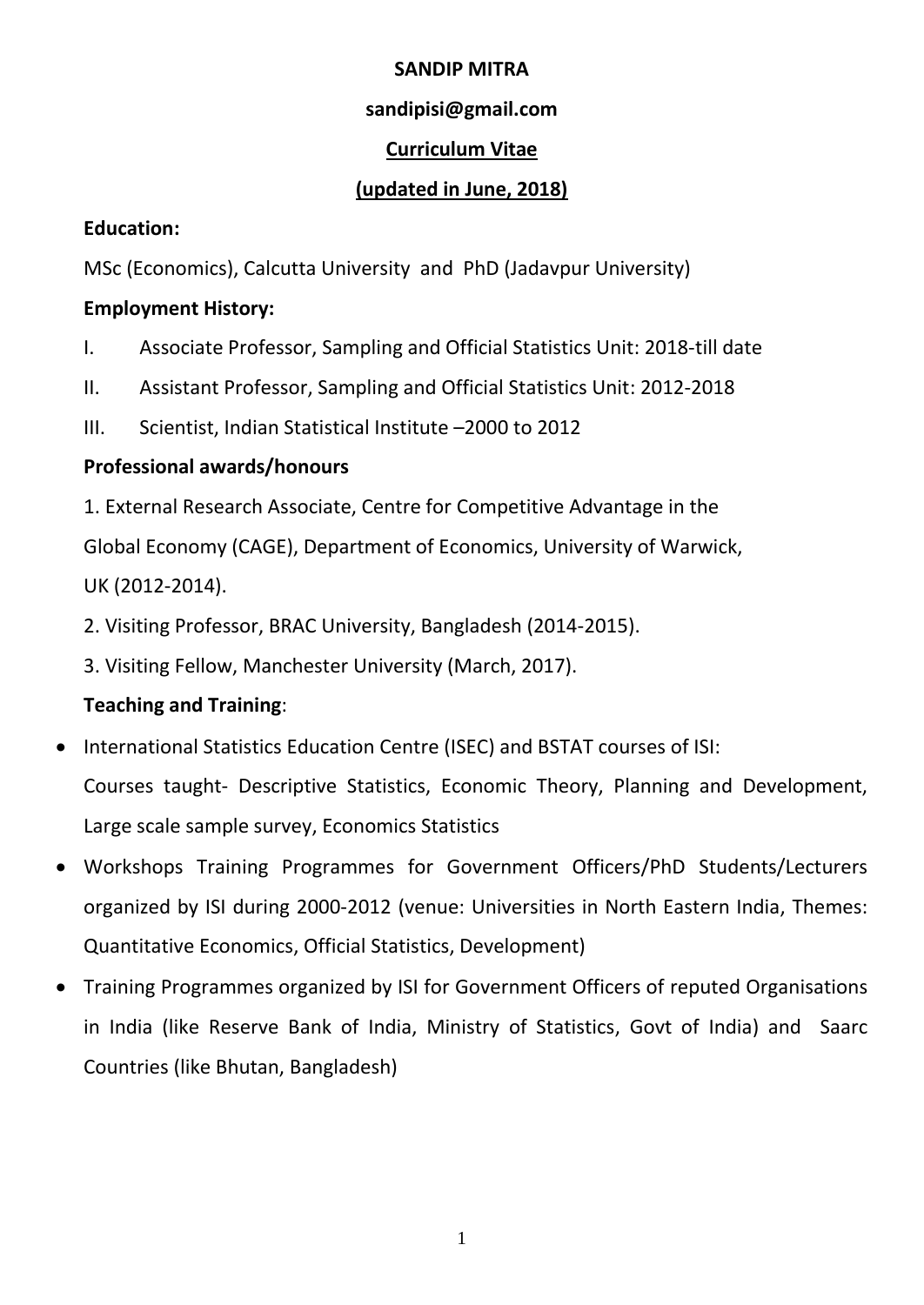## **Research**:

**Broad Area-** Empirical with a thrust on Policy.

**Topics**- Official Statistics, Political Economy, Experimental Economics, Agricultural Markets, Poverty, Health Economics, Large Scale Sample Survey, Micro Finance.

**Research Grants Received for Projects** (with co-authors):

USAID, Institute of Food Policy Research (IFPRI, Washington), AUSAID, IGC, Steel Authority of India (SAIL), Hong Kong Research Council, ESRC, National Highway Authority of India (NHAI), 4<sup>th</sup> State Finance Commission (Govt of West Bengal), CTRPF (CSSS)

### **Collaborating Institutions:**

London School of Economics, Boston University, Monash University, Hong Kong University of Science and Technology, Warwick University, Manchester University, Centre for Studies in Social Sciences, IFMR

#### **Publications:**

### **Journals**

- 1. Incentives, information and malnutrition: Evidence from an experiment in India with Prakarsh Singh, **European Economic Review**, Elsevier, Volume 93, April 2017,
- 2. Financing smallholder agriculture: An experiment with agent-intermediated microloans in India with Pushkar Maitra, Dilip Mookherjee, Alberto Motta and Sujata Visaria, **Journal of Development Economics**, Elsevier ,Volume 127, July 2017.
- 3. Asymmetric Information and Middleman Margins: An Experiment with Indian Potato Farmers with Dilip Mookherjee, Maximo Torero and Sujata Visaria, **Review of Economics and Statistics** MIT Press, Volume100,Issue 1, March,2018
- 4. Cash versus Kind: Understanding the Preferences of the Bicycle Programme Beneficiaries in Bihar with Maitreesh Ghatak and Chinmaya Kumar, **Economic and Political Weekly**, March 12, 2015
- 5. Changing Voting Patterns in Rural West Bengal Role of Clientelism and Local Public Goods with Pranab Bardhan, Dilip Mookherjee, Anusha Nath, **Economic and Political Weekly**, March15, 2014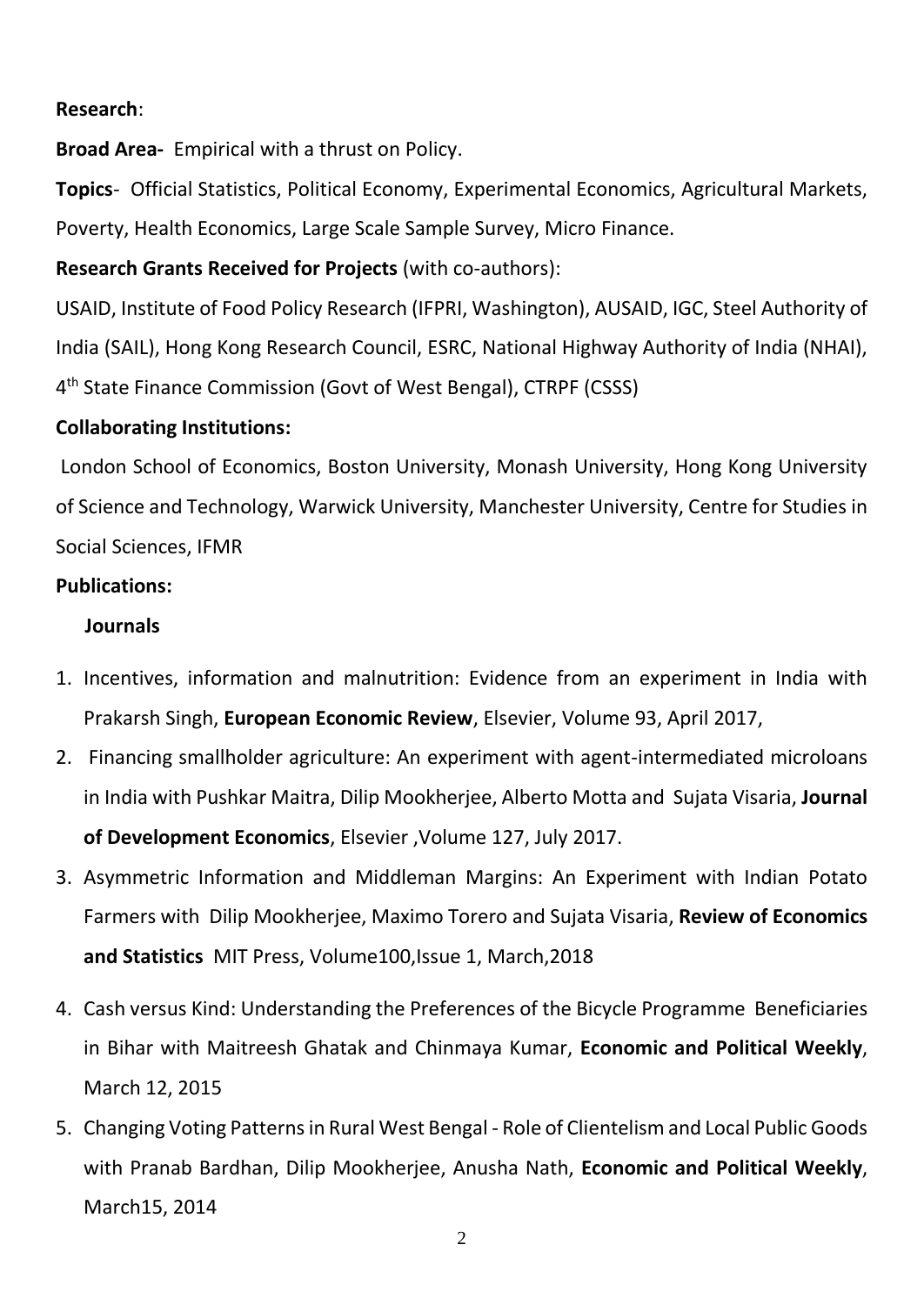- 6. Community versus Individual Targeting in CSR projects with Diganta Mukherjee and others, **Productivity**, October, 2013
- 7. Land Acquisition and Compensation in Singur with Maitreesh Ghatak, Dilip Mookherjee, Anusha Nath, **Economic and Political Weekly** , May 25, 2013
- 8. Local Democracy and Clientelism : Implications for Political Stability in West Bengal with Pranab Bardhan, Dilip Mookherjee, Abhirup Sarkar, **Economic and Political Weekly**, 28 February, 2009
- 9. Relative Profitability from Production and Trade: A Study of Selected Potato Markets in West Bengal with Abhirup Sarkar, **Economic and Political Weekly**, vol xxxviii, no 44, August 17, 2003
- 10.Convergence in Regional Growth Rates-Indian Research Agenda with Sugata Marjit, **Economic and Political Weekly**, vol xxxi, no 33,August 17,1996
- 11.Currency Devaluation and Exports ----- Separating Actual from Statistical with Sugata Marjit and B. Dasgupta, **Economic and Political Weekly**, XXXI,no 33,1996
- 12.Fragmentation, Marginalisation and Pauperization: A Study on Inheritance with M. Chattopadhay , **Man and Development**, vol xvii,no 4, December 1995

#### **Books**

- 1. *Political Participation, Clientilism and Targeting of Local Government Programmes* with Pranab Bardhan, Dilip Mookherjee, Abhirup Sarkar in *Is Decentralisation Good for Development?* Editors: Jean-Paul Faguet and Caroline Posschi, (Oxford University Press, UK), 2015
- 2. *Road Map to hospitalization* with Manoranjan Pal and others, conference volume of International Institute of Population Sciences, Rawat Publication ,2011
- 3. *Information and Price Dynamics: Evidence from Selected Potato Markets in West Bengal* in *Economic Theory in a Changing World* with Abhirup Sarkar, Eds. Kajal Lahiri etal, Oxford University Press, 2005
- 4. *Migration and Land Fragmentation: A Theoretical Note* in *Themes on Development Economics*, Eds. M.Gupta etal, Allied, 2000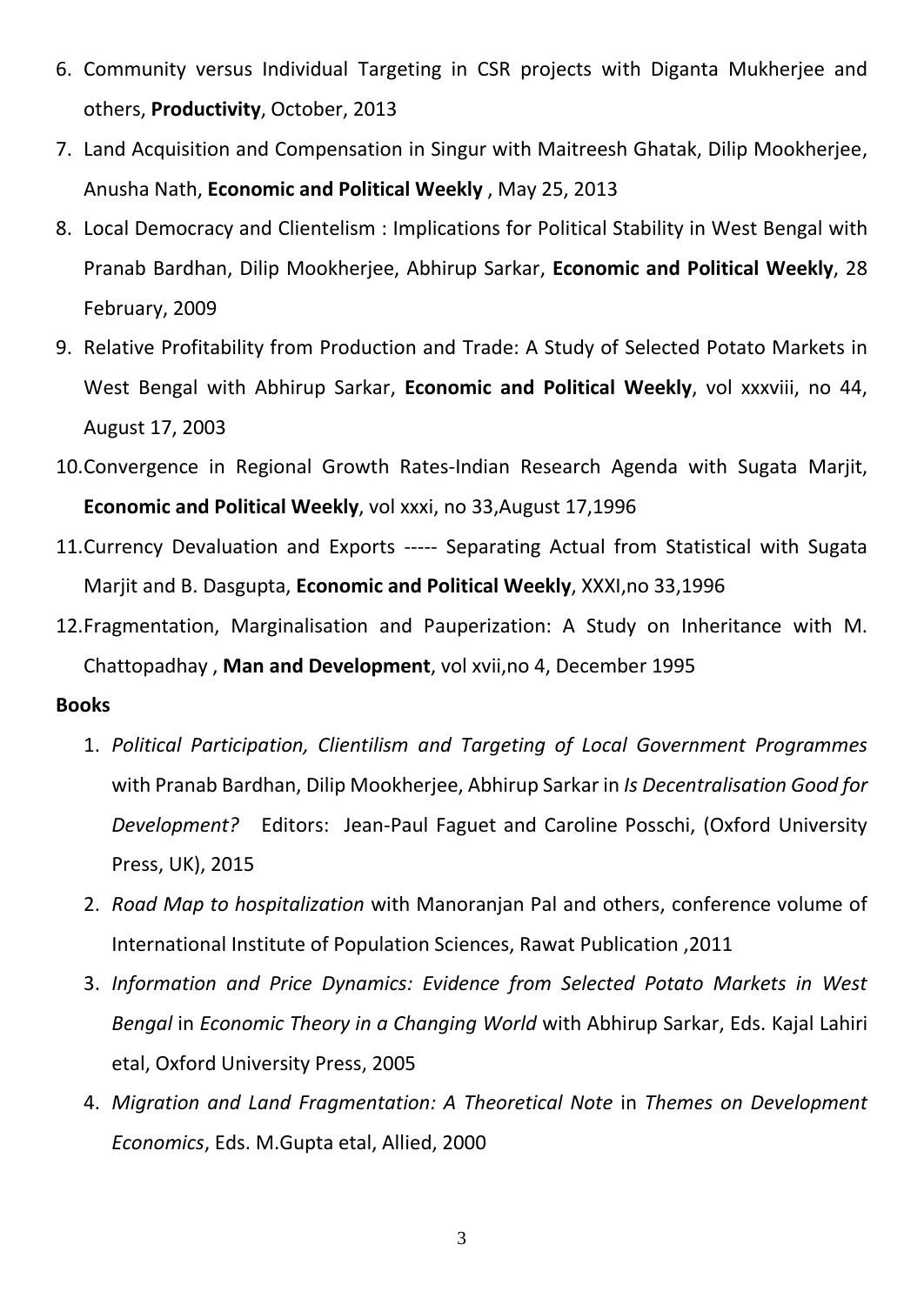5. Price and Arrival Seasonality in Selected Rice and Wheat Markets in India in Regional Dimensions of Indian Economy with A. Sarkar , Eds. B. Chatterjee etal, Allied Publishers 1997.

# **Recent Research Projects (2012-2017) :**

- 1. **Principal Investigator**: What Drives Politicians Behaviour: Intrinsic Motivation or Self-Interest? with Kunal Sen and Prasenjit Banerjee, Manchester University, UK, funded by ESRC (2016-17).
- 2. **Project Partner**: DFID-ESRC Growth Research Programme with Timothy Besley, Maitreesh Ghatak, London School of Economics, Konrad Burchardi, IIES, Stockholm University, Abhirup Sarkar, ISI : student internship programme (2015-2017).
- 3. **Principal Investigator**: Accountability of Local Government: A Study on some Gram Panchayats with Kajal Dihidar, ISI funded by 4th State Finance Commission, West Bengal (2014-15).
- 4. **Co-Principal Investigator** : Strategic Default of Taxes A Study on Sales Tax with Sugata Marjit, CSSS funded by CTRPFP, CSSS (2014).
- 5. **Co-Principal Investigator**: Absolute versus Relative incentives: An experiment targeting child malnutrition in slums of Kolkata with Prakarsh Singh, Amherst college, USA funded by Amherst Research Grant (2012-2013).
- 6. **Principal Investigator**: Evaluation of Corporate Social Responsibility (CSR) Projects of IISCO, funded by SAIL with Diganta Mukherjee and Kajal Dihidar, ISI (2013-14).
- 7. **Co-Principal Investigator**: Cash Transfer Versus In-Kind Transfers: A Conceptual Framework and Preliminary Evidence with Maitreesh Ghatak, London School of Economics and Chinmay Kumar, IGC funded by IGC, Bihar (2012-13).
- 8. **Principal Investigator**: Land Acquisition and Optimal Compensation Policy A study on Singur with Maitreesh Ghatak, London School of Economics Dilip Mookherjee, Boston University funded by London School of Economics (2010-2013).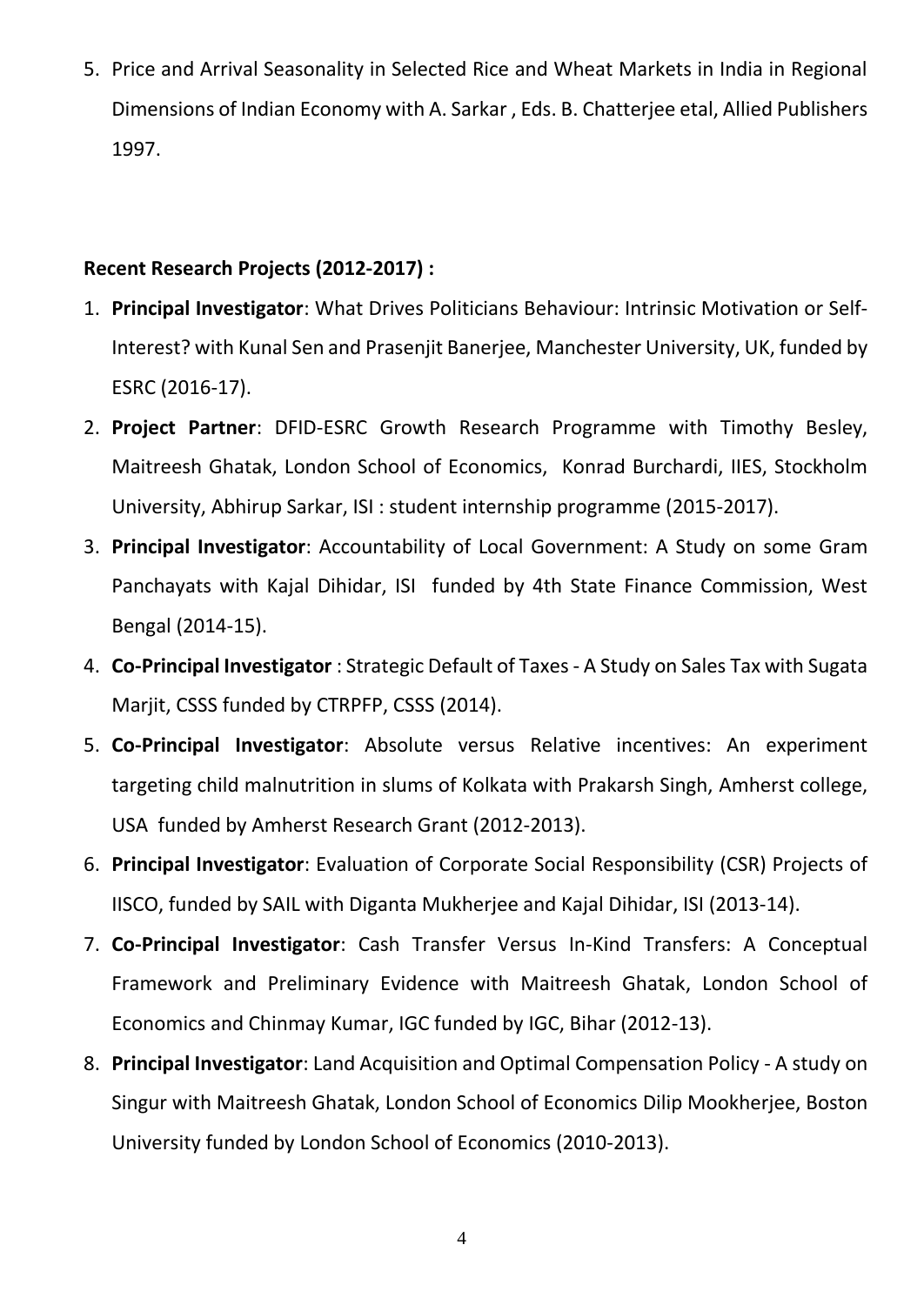- 9. **Principal Investigator**: Poverty and Aspiration with Sayantan Ghosal, University Anandi Mani, Sanchari Roy, Warwick University, Smarajit Jana ,Durbar funded by ESRC (2013 till date).
- 10.**Principal Investigator**: Role of Clientelism and Local Public Goods with Pranab Bardhan , University of California, Berkeley and Dilip Mookherjee, Boston University funded by IGC (2009-2013).
- 11.**Co-Principal Investigator**: Agent Intermediated Loans: A New Approach to Microfinance with Pushkar Maitra, Monash University, Dilip Mookherjee, Boston University, Alberto Motta, University of New South Wales, Sujata Visaria, Hong Kong University of Science and Technology funded by AUS Aids, ARC, HKUST, IGC, USAids (2009-tilldate).
- 12.**Co-Principal Investigator**: Local Democracy in Rural West Bengal : Political Participation and Targeting of Public Services with Pranab Bardhan, , University of California, Berkeley, Dilip Mookherjee, Boston University and Abhirup Sarkar, ISI funded by NSF and Mc Arthur Foundation (2009-2013).
- 13.**Co-Principal Investigator** : Asymmetric Information and Middlemen Margins An Experiment with Indian Potato Farmers with Dilip Mookherjee, Boston University Sujata Visaria, Hong Kong University of Science and Technology, Maximo Torero, IFPRI funded by IFPRI, Washington (2007-2013).

# **Old Projects :**

- 14.**Co-Principal Investigator**: Study on Model Steel Villages, under the CSR scheme of Durgapur Steel Plant with Bimal Roy, Snighdha Chakrabarti and others, ISI funded by SAIL, 2009.
- 15.**Project Team Member**: Study on District Level Poverty: Methodological Issue with Dipankor Coondoo and others, ISI funded by UNDP, 2008.
- 16.**Project Personnel**: Effects of International Trade and Investment on Low income people of India, with Sugata Marjit, ISI funded by CUTS, 2007.
- 17.**Principal Investigator**: A study on Some Health Economic Issues of the North East with M. Pal, ISI and D.C. Nath, Gauhati University and others, funded by ISI, 2003.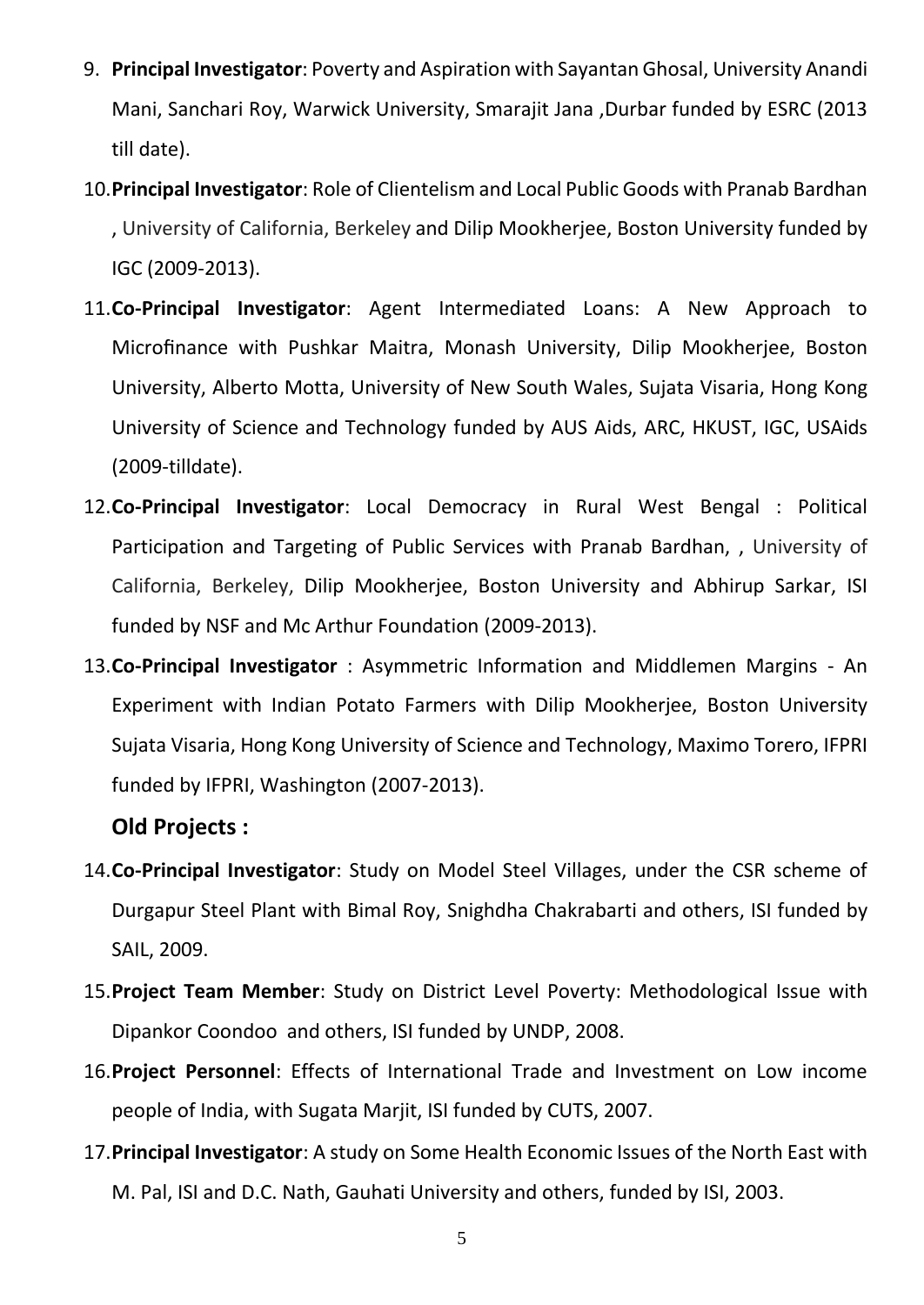- 18.**Project team member**: Poverty and Household Decisions An Exploration of Possible Interdependence with Dipankor Coondoo and others, ISI, 2009
- 19.**Project Personnel**: A study on urban labour markets The cases of a few cities in West Bengal with Professor Sugata Marjit,CSSS and others, funded by CSSS, 2002.
- 20.**Co-Principal Investigator**: Information, Storage and Price: A Study on Some Selected Potato market with Abhirup Sarkar, ISI funded by ISI, 1999.
- 21. **Project Personnel**: Identification of Other Backward Castes in West Bengal, funded by ISI,1999
- 22.**Project Personnel**: Tax performance and taxable capacity An analysis for selected states of India, with D. Coondoo & others, ISI funded by Planning Commission for Finance Commission, 1995.
- 23.**Project Personnel**: Identification of Rural Poor in West Bengal, with Nikhilesh Bhattacharya, ISI and others funded by Planning Commission of India, 1993.
- 24.**Project Personnel**: Rural indebtedness in West Bengal, with Bimal Roy, ISI funded by Reserve Bank of India, 1993.
- 25.**Project Personnel**: Study on the production and marketing of Silk, funded by Central Silk Board, Govt of India, 1992.

#### **Papers presented at recent Conferences and Workshops:**

- 1. **Seminar Presentation**: Politicians' Motivation : Evidence from a Lab-in- Field Experiment , March 13, Manchester University, U.K
- 2. **Seminar Presentation**: *Large Scale Sample Surveys—Some Problems*, February 8, 2017, Monash University, Australia
- 3. **Invited talk**: Accountability of Local Governments, IIM, Bangalore
- 4. **Invited talk**: Data for Policy making, September 07,2017 , Govt of Tamil Nadu and IFMR
- 5. **Invited Paper**: *Accountability of Local Governments* at IPS-Monash University Conference ,Colombo ,11-12 January,2017
- 6. **Invited Paper :** *Middleman Margins in Agricultural Market* at the CTRPF Research Retreat, 4-6 March,2016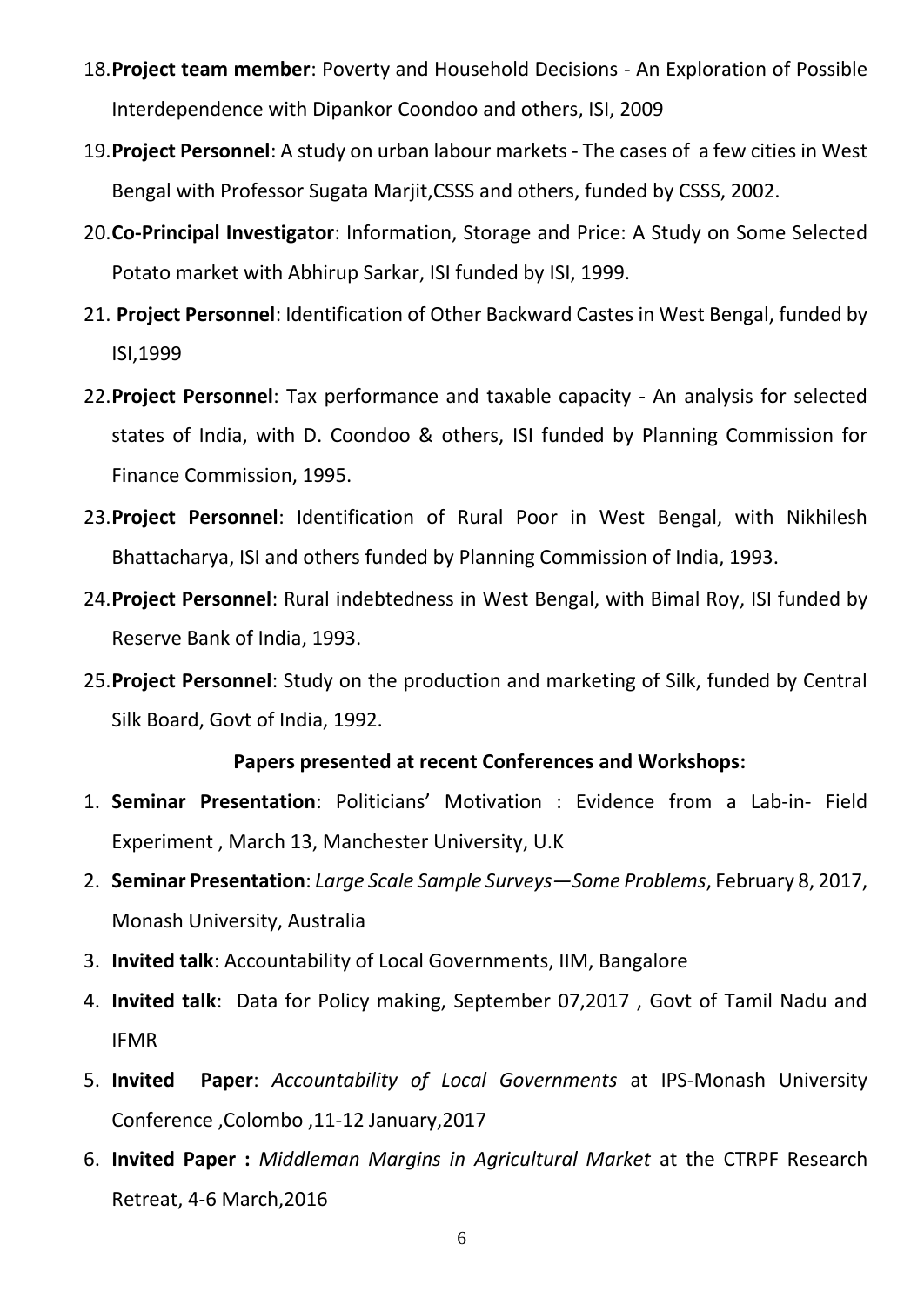- 7. **Invited Lecture** : *Rural Local Bodies in West Bengal* at the workshop on West Bengal Panchayats Organised by State Finance Commission , 18 May, 2015
- 8. **Invited Paper** : A study on some GPs in West Bengal at the Conference on West Bengal Economy organised by Centre for Advanced Studies and Centre for West Bengal Economy, Department of Economics, Jadavpur University, Jan 2-3 ,2015
- 9. **Invited paper :** *Tax disputes—A study on sales tax in West Bengal* at the CTRPF Research Retreat, 19-21 December,2014
- 10.**Invited Paper** : *Political Economy and Governance* at the BIGD (BRAC) International Conference, Dacca, December 11-13,2014
- 11.**Invited paper**: *Financing Small holder Agriculture* at the International Workshop on Field Experiments with the Small holders' Agriculture organised by Asian Society of Agricultural Economists (ASAE) and BRAC at Dacca, 15-17 October,2014
- 12.**Invited Lecture :** *Agent intermediate Lending* at Reserve Bank of India and NABARD, Mumbai, August 5,2014
- 13.**Invited paper :** *Aspirations and Poverty* (with S. Ghosal and others) at the 3rd IGC-ISI West Bengal Growth Conference at ISI, Kolkata ,23-27 December ,2013
- 14.**Invited Talk**: *Decentralisation and Local Government* in the Workshop on the progress of Research Studies funded by State Finance Commission, July 12, 2013

### **Work-in- Progress**

1. *Sex Workers, Stigma and Self-Belief: Evidence from a Psychological Training Program in India* with Sayantan Ghosal (Warwick university), Anandi Mani(Warwick University), Smarajit Jana(Durbar) and Sanchari Roy(Sussex)-CAGE Working Paper No.152,Warwick University, Harvard Kennedy School Women and Public Policy Program's Gender Action Portal (GAP), Harvard University

2 *What Drives Politicians' Behaviour: Intrinsic Motivation or Self-Interest?* With Kunal Sen, Antonio Niccolo and Prasenjit Banerjee (Manchester University) Vegard Iversen (IIM, Ahmedabad)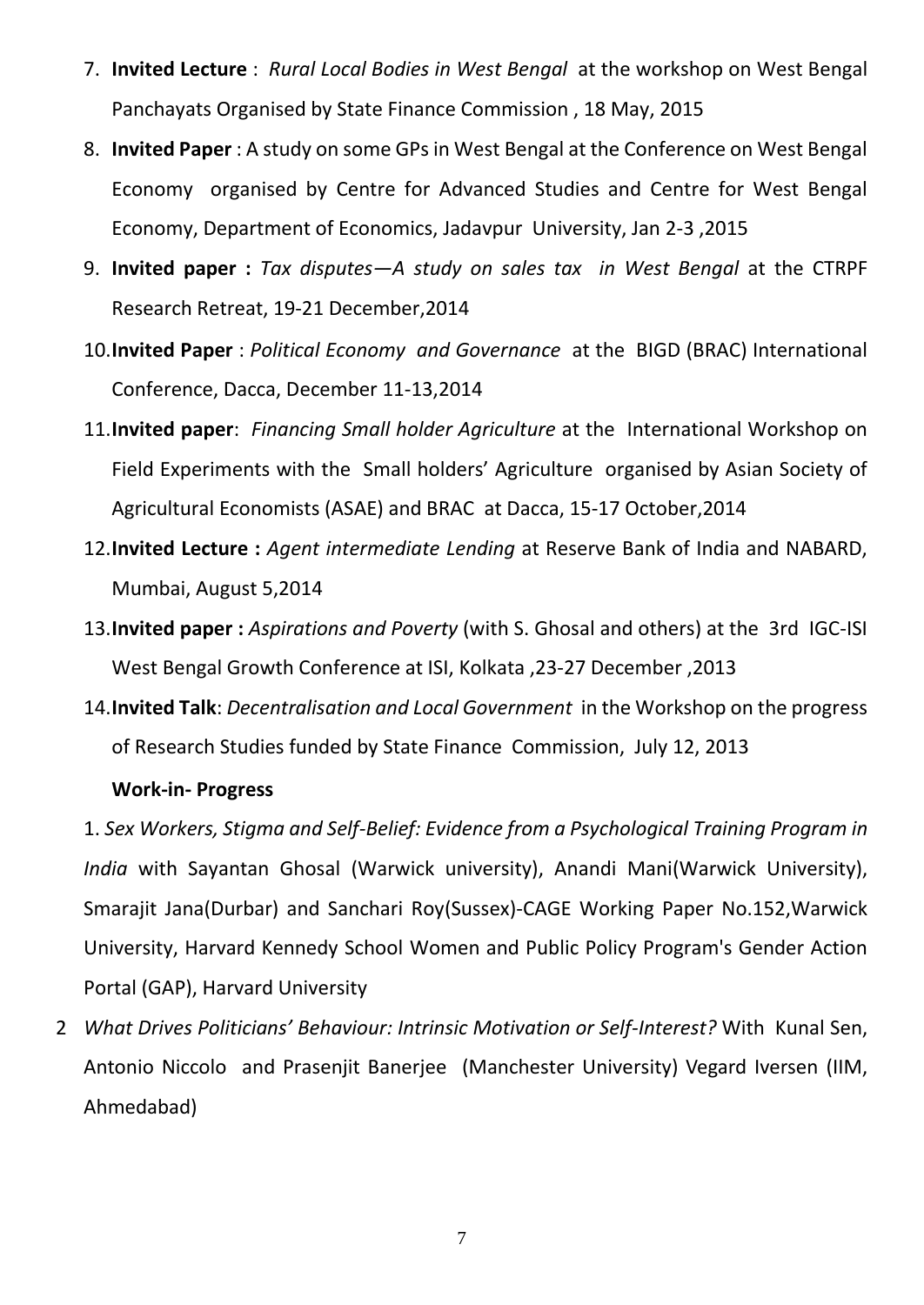- 3. Promise and politicians in an uncertain world: Evidence from a lab-in-the-field experiment in India with With Kunal Sen, Antonio Niccolo and Prasenjit Banerjee (Manchester University), Vegard Iversen (IIM, Ahmedabad )
- 4. *Empowerment through Self help Groups* Anandi Mani (Oxford University), Lakskhi Iyer (Harvard University and University of Notre Dame)
- 5. *Resource Transfers to Local Governments: Political Manipulation and Voting Patterns in West Bengal* with Pranab Bardhan (University of California, Berkeley) Dilip Mookherjee (Boston University), Anusha Nath (University of Minnesota)
- 6. Distributive Impacts of Agent-Intermediated Microcredit: with Sujata Visaria (HKUST), Dilip Mookherjee (Boston University), Pushkar Maitra (Monash University)
- 7. Clientelistic Politics and Agent-Intermediated Lending: How Political Agents Use Targeted Loans to Influence Vote Shares with Sujata Visaria (HKUST), Pushkar Maitra (Monash University) and Dilip Mookherjee ( Boston University)
- 8. Market Structure and Middleman Margins in Potato Markets in West Bengal: Evidence from Trader Surveys with Sujata Visaria(HKUST) , Pushkar Maitra (Monash University) and Dilip Mookherjee (Boston University)
- 9. Assessing the Relative Importance of Information and Credit Constraints: An Empirical Study of Agricultural Sales with Sujata Visaria (HKUST), Pushkar Maitra (Monash University) and Dilip Mookherjee (Boston University).
- 10. Sham Litigation, Delayed Tax Payment and Evasion: The Role of Informal Credit Market with Sugata Marjit, CSSS

#### **Academic visits abroad:**

1. Boston University (2009) 2. Hong Kong University of Science and Technology (December 11 -16, 2011) 3. Warwick University (December 3-10, 2012) 4. Boston University (March, 2013) 5. Cleveland State University (March, 2013) 6. BRAC, Bangladesh (2015 April-2016 March: different time-slots) 8. Monash University (February, 2017) 9. Manchester University (March, 2017)

8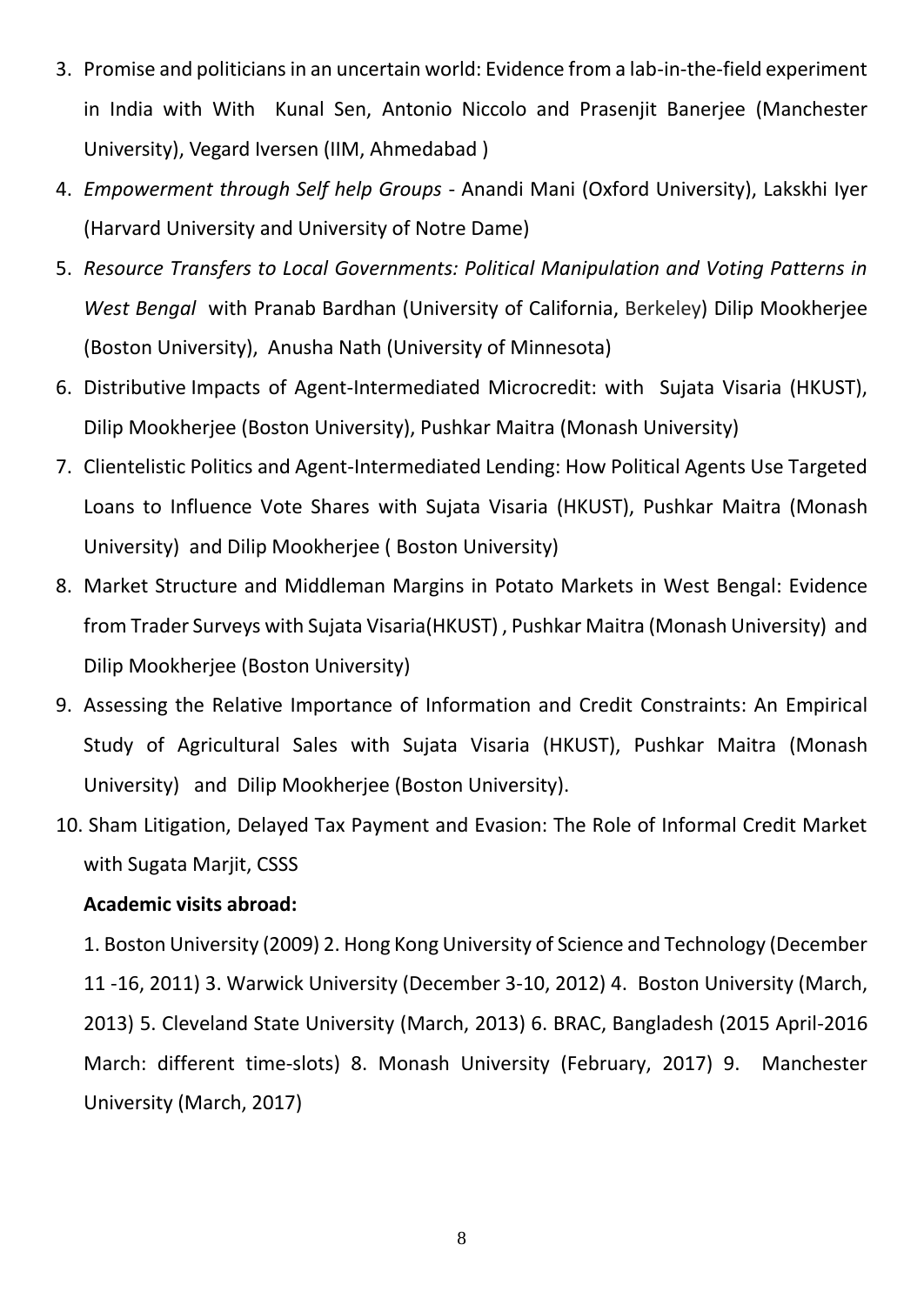#### **Academic Administration**

1. Convenor, Workshop on Evolving forms of Agricultural Financing organised at ISI, Kolkata in collaboration with Monash University, 2012

2. Convenor, 1st Workshop on Economic Growth in West Bengal − Challenges and Priorities, featuring J. Stiglitz, the Nobel Laureate in collaboration with International Growth Centre, London School of Economics held at ISI Kolkata in 2011.

3. Convenor, 2nd Workshop on Economic Growth in West Bengal − Challenges and Priorities featuring J. Mirrlees, the Nobel Laureate in collaboration with International Growth Centre, London School of Economics held at ISI Kolkata in 2012.

4. Convenor, 3rd Workshop on Economic Growth in West Bengal—Challenges and Priorities featuring Kaushik Basu, Vice president, World Bank in collaboration with International Growth Centre, London School of Economics held at ISI Kolkata in 2013. 5. Convenor, 4th Workshop on Economic Growth in West Bengal—Challenges and Priorities featuring Debraj Ray in collaboration with International Growth Centre, London School of Economics held at ISI Kolkata in 2014.

6. Convenor, 5th Workshop on Economic Growth in West Bengal—Challenges and Priorities held at ISI Kolkata in 2015.

7. Member of the Committee, 6th Workshop on Economic Growth in West Bengal— Challenges and Priorities in collaboration with International Growth Centre and ISI held at Jadvapur University in 2016.

8. In-charge, International Growth Centre Project Office (Kolkata), 2012-2013 as requested by Govind Nankani, Executive Director, IGC Hub and Director, ISI.

## **Policy Briefs and Op-eds:**

- 1. Middleman Margins and Market Structure in West Bengal Potato Supply chains (with Dilip Mookherjee, Sujata Visaria and Maximo Torero), Ideas for India, September, 2017
- 2. Agricultural Microfinance: An Alternative Trail (with Pushkar Maitra, Dilip Mookherjee, Alberto Motta and Sujata Visaria), Spore, January 2017.

9